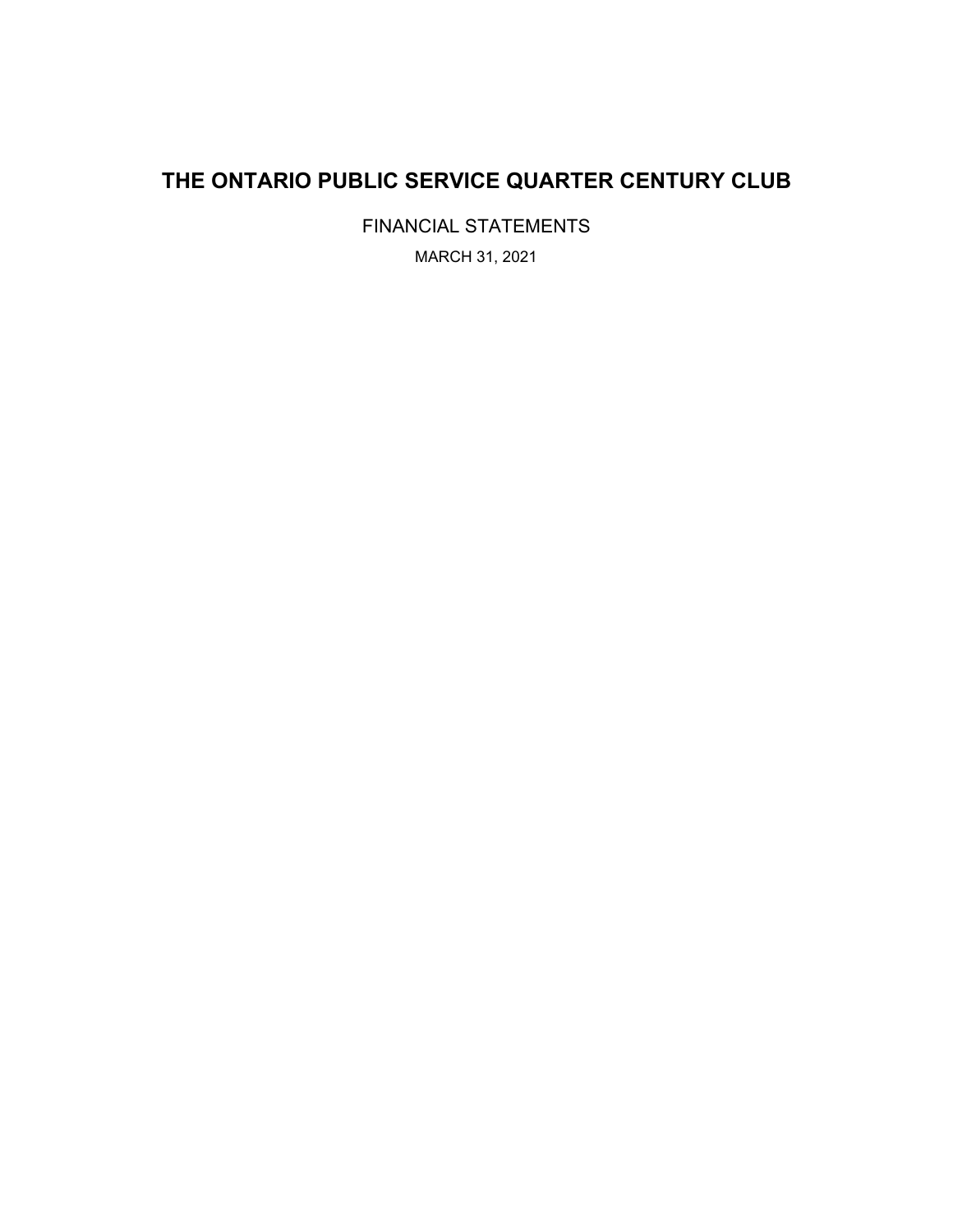# **HILBORNLLP**

## **Independent Auditor's Report**

To the Members of The Ontario Public Service Quarter Century Club

#### **Opinion**

We have audited the financial statements of The Ontario Public Service Quarter Century Club (the "Organization"), which comprise the statement of financial position as at March 31, 2021, and the statements of operations, changes in net assets and cash flows for the year then ended, and notes to the financial statements, including a summary of significant accounting policies*.*

In our opinion, the accompanying financial statements present fairly, in all material respects, the financial position of the Organization as at March 31, 2021, and the results of its operations and its cash flows for the year then ended in accordance with Canadian accounting standards for not-for-profit organizations.

## **Basis for Opinion**

We conducted our audit in accordance with Canadian generally accepted auditing standards. Our responsibilities under those standards are further described in the Auditor's Responsibilities for the Audit of the Financial Statements section of our report. We are independent of the Organization in accordance with the ethical requirements that are relevant to our audit of the financial statements in Canada, and we have fulfilled our other ethical responsibilities in accordance with these requirements. We believe that the audit evidence we have obtained is sufficient and appropriate to provide a basis for our opinion.

#### **Responsibilities of Management and Those Charged with Governance for the Financial Statements**

Management is responsible for the preparation and fair presentation of the financial statements in accordance with Canadian accounting standards for not-for-profit organizations, and for such internal control as management determines is necessary to enable the preparation of financial statements that are free from material misstatement, whether due to fraud or error.

In preparing the financial statements, management is responsible for assessing the ability of the Organization to continue as a going concern, disclosing, as applicable, matters related to going concern and using the going concern basis of accounting unless management either intends to liquidate the Organization or to cease operations, or has no realistic alternative but to do so.

Those charged with governance are responsible for overseeing the financial reporting process of the Organization.

## **Auditor's Responsibilities for the Audit of the Financial Statements**

Our objectives are to obtain reasonable assurance about whether the financial statements as a whole are free from material misstatement, whether due to fraud or error, and to issue an auditor's report that includes our opinion. Reasonable assurance is a high level of assurance, but is not a guarantee that an audit conducted in accordance with Canadian generally accepted auditing standards will always detect a material misstatement when it exists. Misstatements can arise from fraud or error and are considered material if, individually or in the aggregate, they could reasonably be expected to influence the economic decisions of users taken on the basis of the financial statements.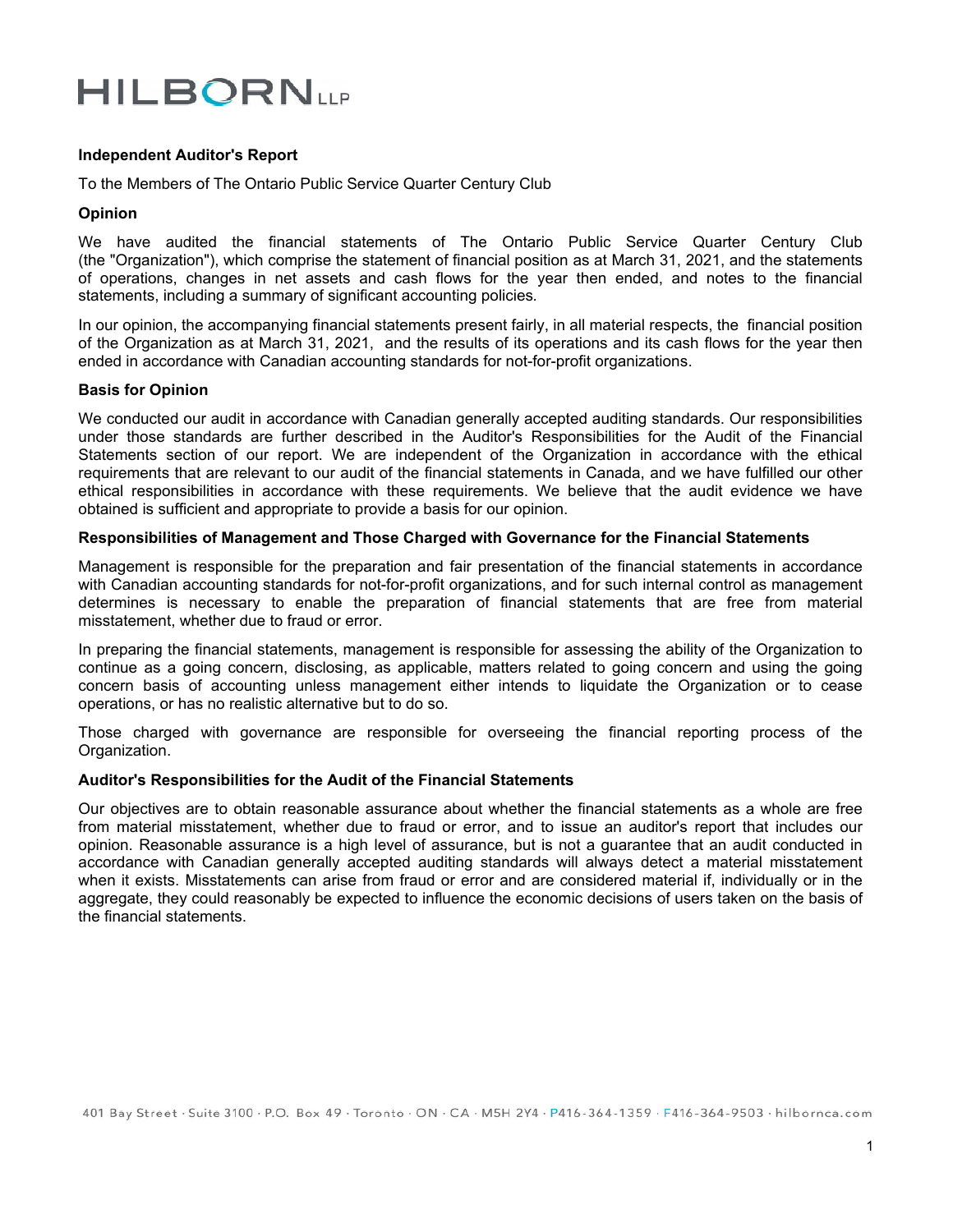# **HILBORNLLP**

## **Independent Auditor's Report (continued)**

## **Auditor's Responsibilities for the Audit of the Financial Statements (continued)**

As part of an audit in accordance with Canadian generally accepted auditing standards, we exercise professional judgment and maintain professional skepticism throughout the audit. We also:

- Identify and assess the risks of material misstatement of the financial statements, whether due to fraud or error, design and perform audit procedures responsive to those risks, and obtain audit evidence that is sufficient and appropriate to provide a basis for our opinion. The risk of not detecting a material misstatement resulting from fraud is higher than for one resulting from error, as fraud may involve collusion, forgery, intentional omissions, misrepresentations, or the override of internal control.
- Obtain an understanding of internal control relevant to the audit in order to design audit procedures that are appropriate in the circumstances, but not for the purpose of expressing an opinion on the effectiveness of the internal control of the Organization.
- Evaluate the appropriateness of accounting policies used and the reasonableness of accounting estimates and related disclosures made by management.
- Conclude on the appropriateness of management's use of the going concern basis of accounting and, based on the audit evidence obtained, whether a material uncertainty exists related to events or conditions that may cast significant doubt on the ability of the Organization to continue as a going concern. If we conclude that a material uncertainty exists, we are required to draw attention in our auditor's report to the related disclosures in the financial statements or, if such disclosures are inadequate, to modify our opinion. Our conclusions are based on the audit evidence obtained up to the date of our auditor's report. However, future events or conditions may cause the Organization to cease to continue as a going concern.
- Evaluate the overall presentation, structure and content of the financial statements, including the disclosures, and whether the financial statements represent the underlying transactions and events in a manner that achieves fair presentation.

We communicate with those charged with governance regarding, among other matters, the planned scope and timing of the audit and significant audit findings, including any significant deficiencies in internal control that we identify during our audit.

We also provide those charged with governance with a statement that we have complied with relevant ethical requirements regarding independence, and to communicate with them all relationships and other matters that may reasonably be thought to bear on our independence, and where applicable, related safeguards.

Hilborn LLP

Toronto, Ontario Chartered Professional Accountants July 20, 2021 Licensed Public Accountants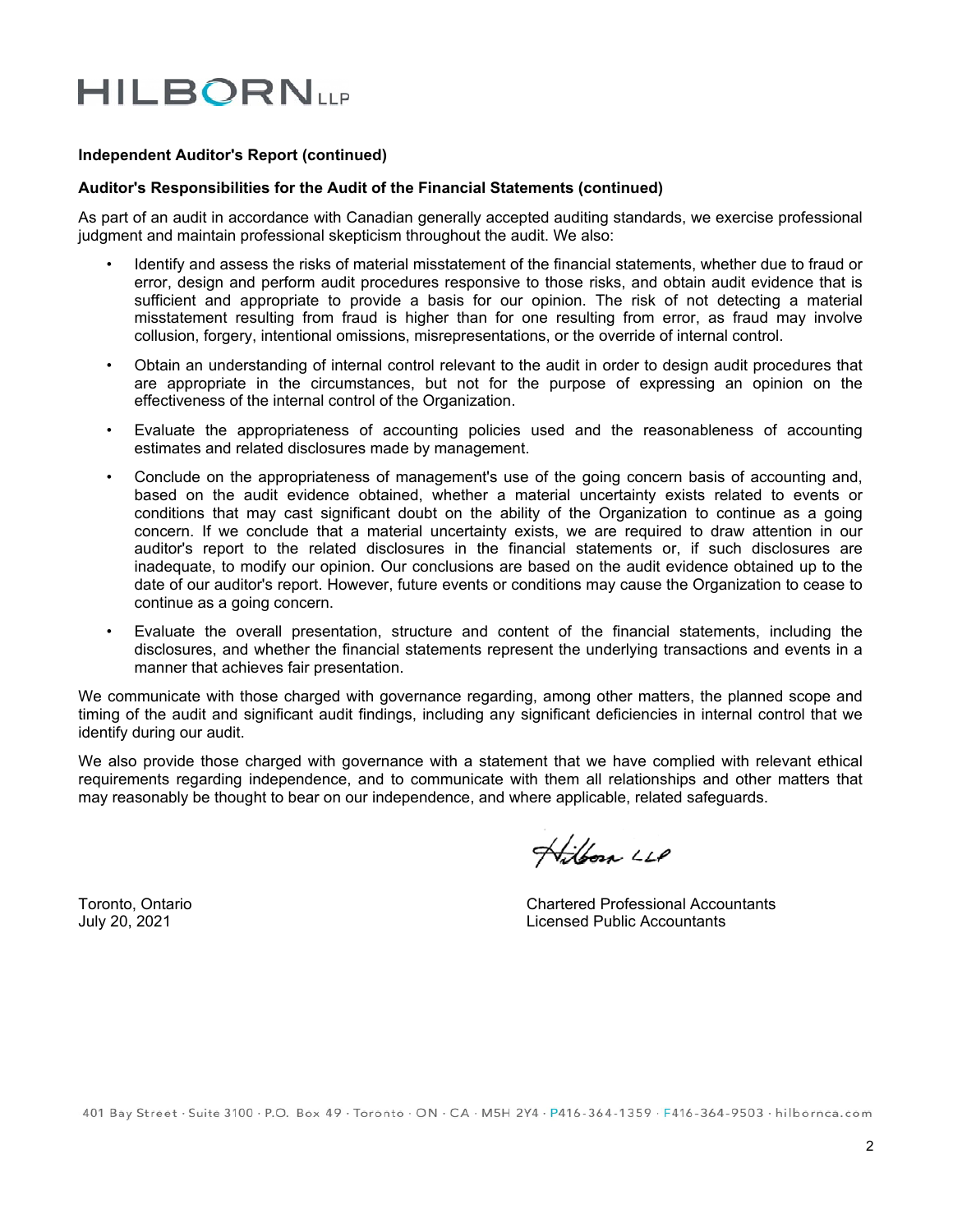## **Statement of Financial Position**

| March 31                                                                                                                  | 2021<br>\$                           | 2020<br>\$                   |
|---------------------------------------------------------------------------------------------------------------------------|--------------------------------------|------------------------------|
| <b>ASSETS</b>                                                                                                             |                                      |                              |
| <b>Current assets</b><br>Cash<br>Accounts receivable (note 8)<br>Prepaid expenses<br><b>HST</b> receivable                | 308,685<br>29,925<br>18,289<br>2,714 | 101,242<br>105,424<br>22,244 |
|                                                                                                                           | 359,613                              | 228,910                      |
| Investments (note 3)                                                                                                      | 1,818,742                            | 1,630,725                    |
| Capital assets (note 4)                                                                                                   | 9,075                                | 12,385                       |
|                                                                                                                           | 2,187,430                            | 1,872,020                    |
| <b>LIABILITIES</b>                                                                                                        |                                      |                              |
| <b>Current liabilities</b><br>Accounts payable and accrued liabilities<br>Deferred revenue (note 5)<br><b>HST</b> payable | 34,442<br>83,907                     | 39,067<br>41,805             |
|                                                                                                                           | 118,349                              | 80,872                       |
| Loan payable (note 6)                                                                                                     | 40,000                               |                              |
|                                                                                                                           | 158,349                              | 80,872                       |
| <b>NET ASSETS</b>                                                                                                         | 2,029,081                            | 1,791,148                    |
|                                                                                                                           | 2,187,430                            | 1,872,020                    |

The accompanying notes are an integral part of these financial statements

Approved on behalf of the Board:

Member

Member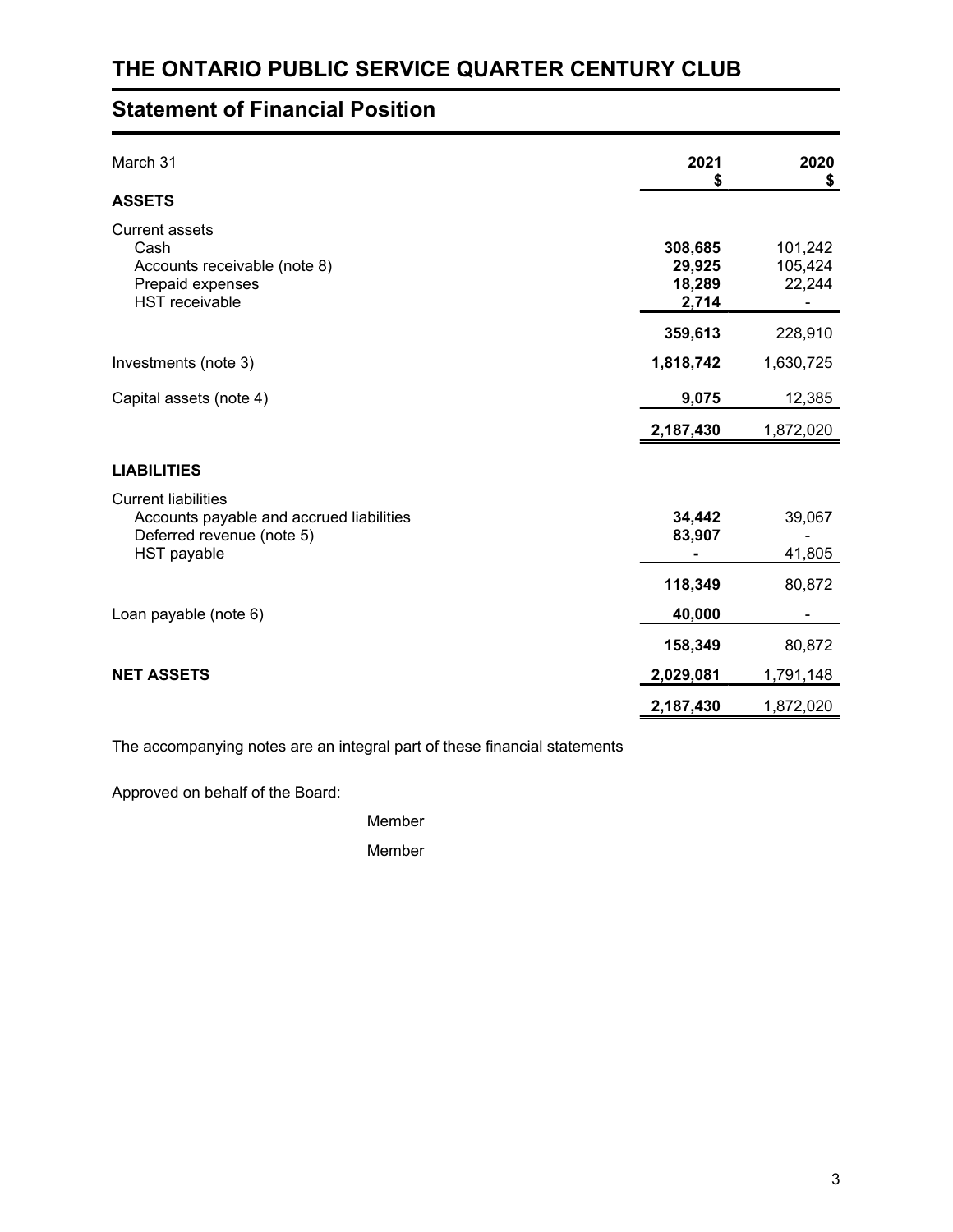## **THE ONTARIO PUBLIC SERVICE QUARTER CENTURY CLUB**

## **Statement of Operations**

| Year ended March 31                                                                                                                                                                                                                                                                                                                                                      | 2021                                                                                                         | 2020<br>\$                                                                                                     |
|--------------------------------------------------------------------------------------------------------------------------------------------------------------------------------------------------------------------------------------------------------------------------------------------------------------------------------------------------------------------------|--------------------------------------------------------------------------------------------------------------|----------------------------------------------------------------------------------------------------------------|
| Revenues<br>Affinity revenue (note 7)<br>Government assistance (note 8)<br>Long service recognition<br>Investment income (note 10)<br>Other revenue (note 11)<br>Grant revenue<br>Advertising revenue                                                                                                                                                                    | 644,513<br>142,854<br>142,317<br>84,204<br>26,661                                                            | 821,083<br>201,079<br>19,699<br>9,207<br>45,275<br>77,500                                                      |
|                                                                                                                                                                                                                                                                                                                                                                          | 1,040,549                                                                                                    | 1,173,843                                                                                                      |
| Expenditures<br>Office and administration (note 9)<br>Member's programming (note 9)<br>Governance expenses (note 9)<br>Rent<br>Marketing and communication (note 9)<br>IT and data management (note 9)<br>Business development (note 9)<br>OPS long service recognition expenses<br><b>Professional fees</b><br>Print communication<br>Amortization<br>Trillium magazine | 298,227<br>152,853<br>109,921<br>80,759<br>76,721<br>75,734<br>75,428<br>49,691<br>18,223<br>13,962<br>4,930 | 132,068<br>145,711<br>127,846<br>79,262<br>97,973<br>124,991<br>59,410<br>54,075<br>60,862<br>7,718<br>228,000 |
|                                                                                                                                                                                                                                                                                                                                                                          | 956,449                                                                                                      | 1,117,916                                                                                                      |
| Excess of revenues over expenditures before the undernoted item                                                                                                                                                                                                                                                                                                          | 84,100                                                                                                       | 55,927                                                                                                         |
| Unrealized gains (losses) on investments                                                                                                                                                                                                                                                                                                                                 | 153,833                                                                                                      | (65,094)                                                                                                       |
| Excess (deficiency) of revenues over expenditures for year                                                                                                                                                                                                                                                                                                               | 237,933                                                                                                      | (9, 167)                                                                                                       |

## **Statement of Changes in Net Assets**

| Year ended March 31                                        | 2021      | 2020      |
|------------------------------------------------------------|-----------|-----------|
| Net Assets, beginning of year                              | 1,791,148 | 1.800.315 |
| Excess (deficiency) of revenues over expenditures for year | 237,933   | (9, 167)  |
| Net Assets, end of year                                    | 2,029,081 | 1,791,148 |

The accompanying notes are an integral part of these financial statements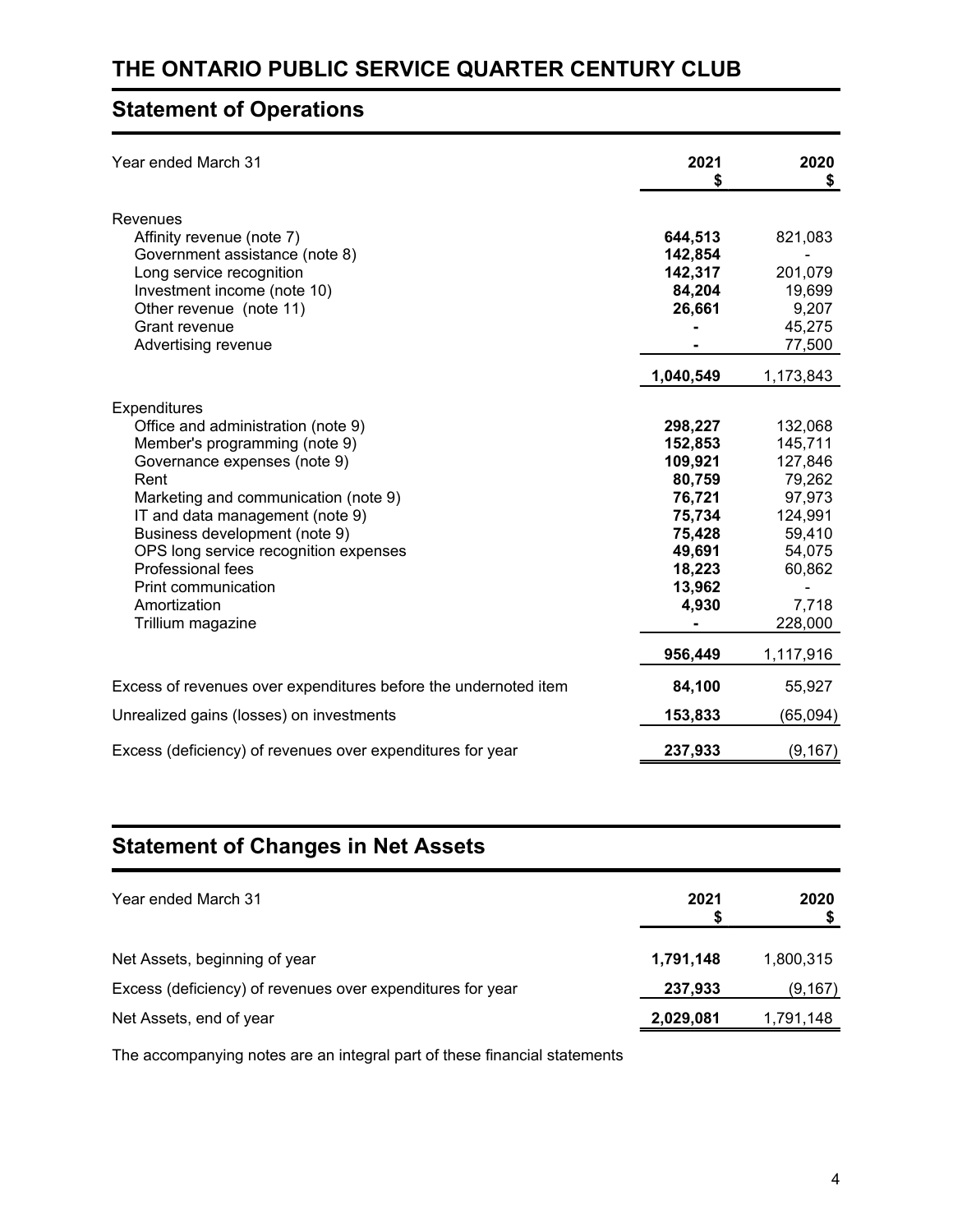## **Statement of Cash Flows**

| Year ended March 31                                                                                                                                                                   | 2021<br>S  | 2020<br>\$ |
|---------------------------------------------------------------------------------------------------------------------------------------------------------------------------------------|------------|------------|
| Cash flows from operating activities<br>Excess (deficiency) of revenues over expenditures for year<br>Adjustments to determine net cash provided by (used in) operating<br>activities | 237,933    | (9, 167)   |
| Amortization                                                                                                                                                                          | 4,930      | 7,718      |
| Unrealized loss (gain) and interest accruals                                                                                                                                          | (208,434)  | 37,643     |
|                                                                                                                                                                                       | 34,429     | 36,194     |
| Change in non-cash working capital items<br>Decrease (increase) in accounts receivable                                                                                                | 75,499     | (77, 640)  |
| Decrease in prepaid expenses                                                                                                                                                          | 3,955      | 6,892      |
| Increase in HST receivable                                                                                                                                                            | (2,714)    |            |
| Decrease in accounts payable and accrued liabilities                                                                                                                                  | (4,626)    | (3, 145)   |
| Increase (decrease) in deferred revenue                                                                                                                                               | 83,907     | (23, 375)  |
| Increase (decrease) in HST payable                                                                                                                                                    | (41, 805)  | 25,413     |
|                                                                                                                                                                                       | 148,645    | (35,661)   |
| Cash flows from investing activities                                                                                                                                                  |            |            |
| Purchase of investments                                                                                                                                                               | (695, 446) | (584, 884) |
| Proceeds on sale of investments                                                                                                                                                       | 715,864    | 617,636    |
| Purchase of capital assets                                                                                                                                                            | (1,620)    | (10, 019)  |
|                                                                                                                                                                                       | 18,798     | 22,733     |
| Cash flows from financing activities<br>Proceeds from loan payable                                                                                                                    | 40,000     |            |
|                                                                                                                                                                                       |            |            |
| Net change in cash during the year                                                                                                                                                    | 207,443    | (12, 928)  |
| Cash, beginning of year                                                                                                                                                               | 101,242    | 114,170    |
| Cash, end of year                                                                                                                                                                     | 308,685    | 101,242    |

The accompanying notes are an integral part of these financial statements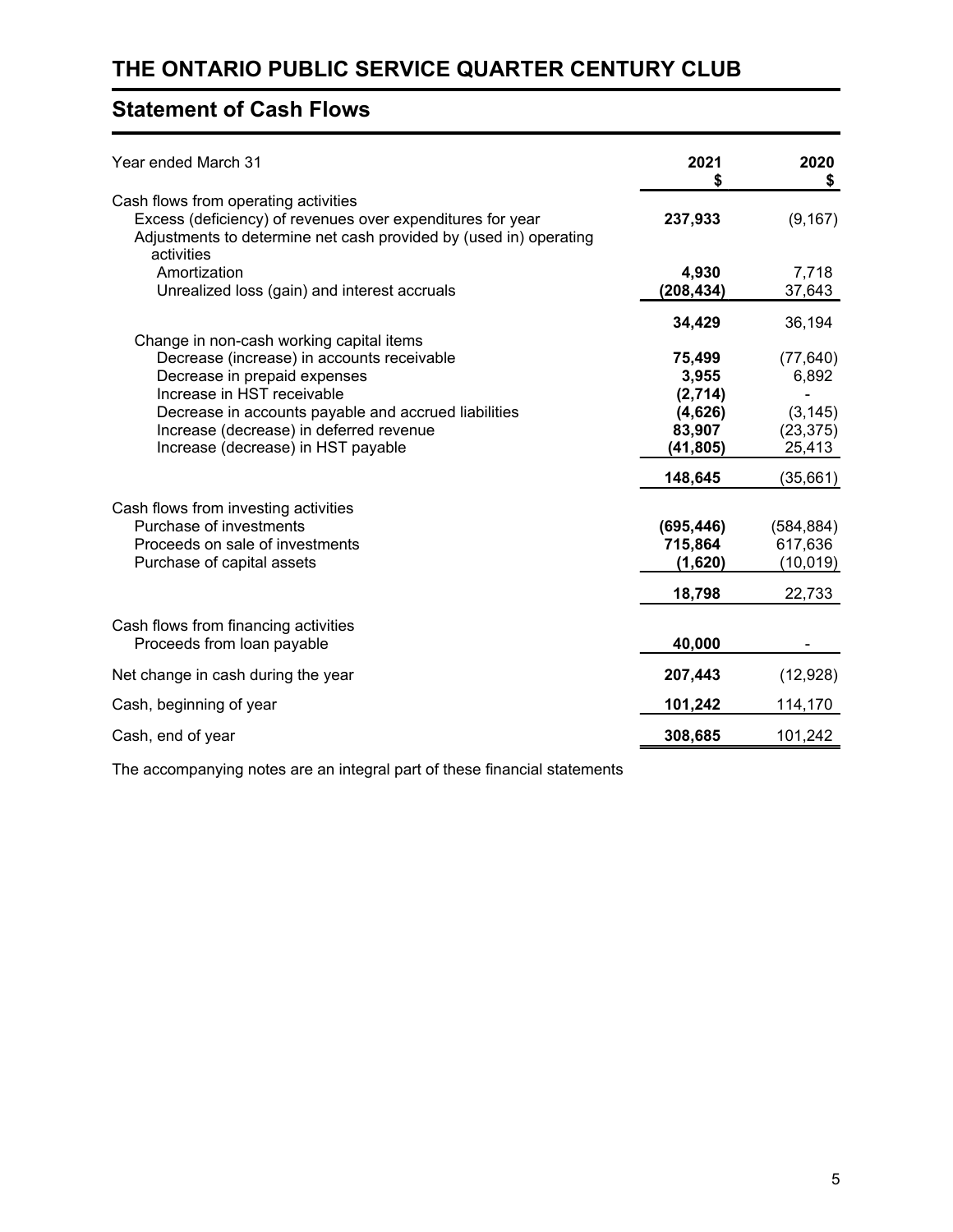## **Notes to Financial Statements**

March 31, 2021

## **Nature of operations**

The Ontario Public Service Quarter Century Club (the "Organization") was incorporated in July, 1993 under the laws of the Province of Ontario as a not-for-profit organization without share capital under the Income Tax Act. As a not-for-profit organization, The Ontario Public Service Quarter Century Club is exempt from income taxes. The Organization is an association for members of the Ontario Public Service and the Broader Public Service and Not For Profit sector.

## 1. **Significant accounting policies**

These financial statements have been prepared in accordance with Canadian accounting standards for not-for-profit organizations and are in accordance with Canadian generally accepted accounting principles. These financial statements have been prepared within the framework of the significant accounting policies summarized below.

## (a) **Revenue recognition**

The Organization follows the deferral method of accounting for contributions. Restricted contributions are recognized as revenue in the year in which the related expenses are incurred. Unrestricted contributions are recognized as revenue when received or receivable if the amount to be received can be reasonably estimated and collection is reasonably assured.

Contributions consists primarily of long service recognition government funding received from the Ministry of Government Services.

Affinity and other revenue is recognized as revenue when received or receivable and the amount to be received can be reasonably estimated and its collection is reasonably assured.

Advertising revenue is recognized when the related advertising is distributed.

Grant revenue is recognized as revenue in the year in which the related expenses are incurred.

Government assistance is recognized as income when the related expenses are incurred or when there is reasonable assurance that the Organization has complied or will comply with all of the conditions of the assistance, and collection is reasonably assured.

Investment income consists of interest income, dividends and realized and unrealized gains and losses from investment transactions. Interest income is recorded when earned. Dividends are recorded when declared. Realized gains and losses are recognized as income when the transactions occur. Unrealized gains and losses which reflect the changes in fair value during the period are recognized at each reporting date and are included in current period income.

Other revenue is recognized as revenue when earned.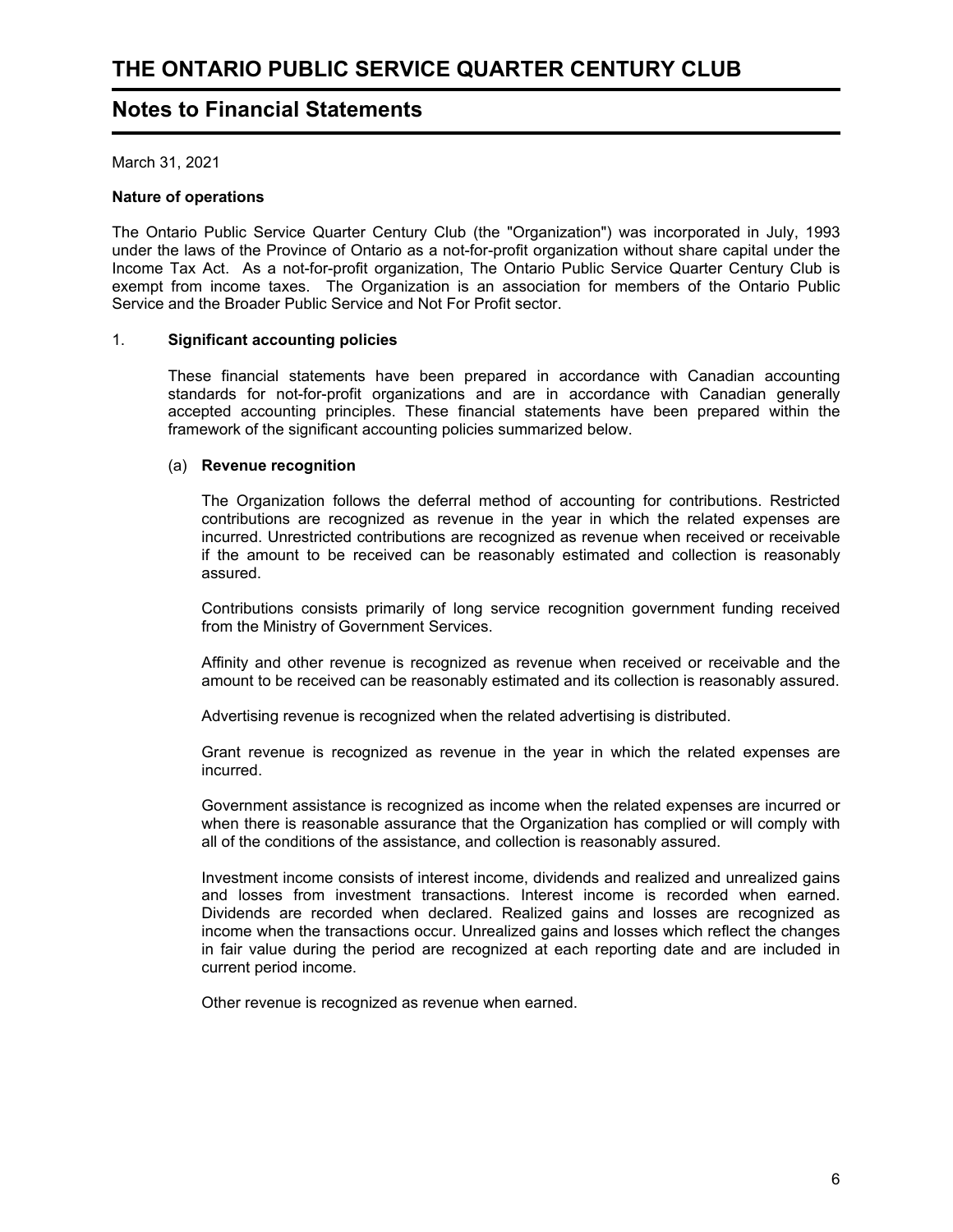March 31, 2021

## 1. **Significant accounting policies (continued)**

## (b) **Financial instruments**

## (i) **Measurement of financial instruments**

The Organization initially measures its financial assets and financial liabilities at fair value adjusted by, in the case of a financial instrument that will not be measured subsequently at fair value, the amount of transaction costs directly attributable to the instrument.

The Organization subsequently measures its financial assets and financial liabilities at amortized cost, except for investments, which are quoted in an active market, and are subsequently measured at fair value. Changes in fair value are recognized in net income.

Financial assets measured at amortized cost include cash and accounts receivable.

Financial liabilities measured at amortized cost include accounts payable and accrued liabilities and loan payable.

## (ii) **Impairment**

Financial assets measured at amortized cost are tested for impairment when there are indicators of possible impairment. When a significant adverse change has occurred during the period in the expected timing or amount of future cash flows from the financial asset or group of assets, a write-down is recognized in net income. The write down reflects the difference between the carrying amount and the higher of:

- the present value of the cash flows expected to be generated by the asset or group of assets;

- the amount that could be realized by selling the assets or group of assets;

When the events occurring after the impairment confirm that a reversal is necessary, the reversal is recognized in net income up to the amount of the previously recognized impairment. The amount of the reversal is recognized in income in the period that the reversal occurs.

## (c) **Investments**

Investments are recorded at fair value. Fair value is based on quoted market prices for exchange-traded equity and fixed income securities.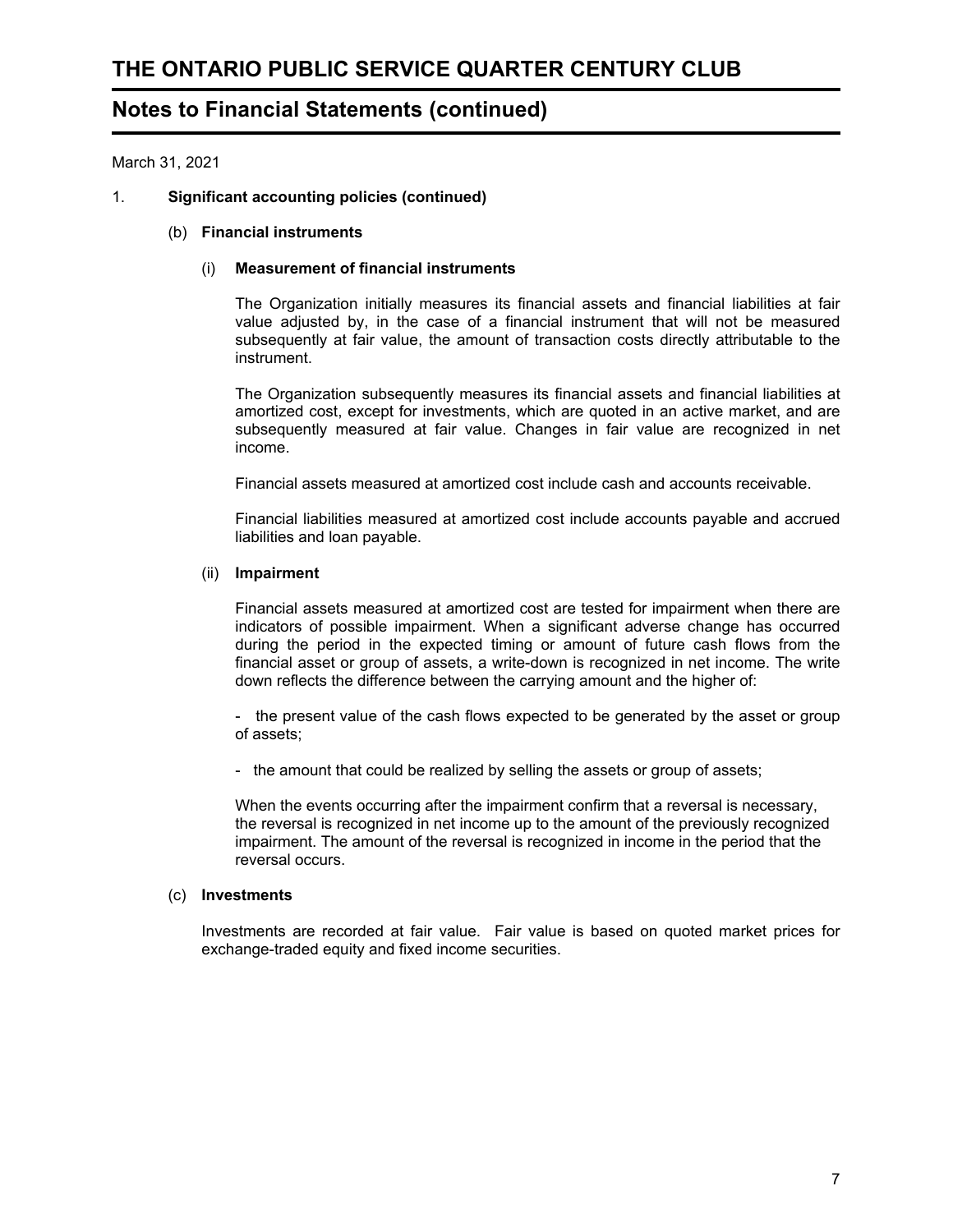March 31, 2021

## 1. **Significant accounting policies (continued)**

#### (d) **Capital assets**

Capital assets are recorded at cost, less accumulated amortization. The Organization provides for amortization using the declining balance method at rates designed to amortize the cost of the capital assets over their estimated useful lives. The annual amortization rates are as follows:

| Equipment                     | 30 <sup>%</sup> |
|-------------------------------|-----------------|
| <b>Furniture and fixtures</b> | 20%             |
| Computer equipment            | 55%             |

Capital assets is tested for impairment whenever events or changes in circumstances indicate that its carrying amount may not be recoverable. If any potential impairment is identified, the amount of the impairment is quantified by comparing the carrying value of the capital assets to its fair value. Any impairment of capital assets is recognized in income in the year in which the impairment occurs. An impairment loss is not reversed if the fair value of the capital assets subsequently increases.

## (e) **Allocated expenses**

The Organization provides services to its members and engages in various activities such as marketing and communication, business development, member programs, data management, governance and general administrative support services. The cost of these activities includes salaries and benefits that are directly related to providing the activities.

The Organization allocates direct salaries and benefits proportionately on the basis of time spent on the activities.

## (f) **Use of estimates**

The preparation of financial statements in conformity with Canadian accounting standards for not-for-profit organizations requires management to make judgments, estimates and assumptions that affect the application of accounting policies and the reported amounts of assets and liabilities and disclosure of contingent assets and liabilities at the date of the financial statements and the reported amounts of revenues and expenses during the current year. Actual results may differ from these estimates, the impact of which would be recorded in future years.

Estimates and underlying assumptions are reviewed on an ongoing basis. Revisions to accounting estimates are recognized in the year in which the estimates are revised and in any future years affected.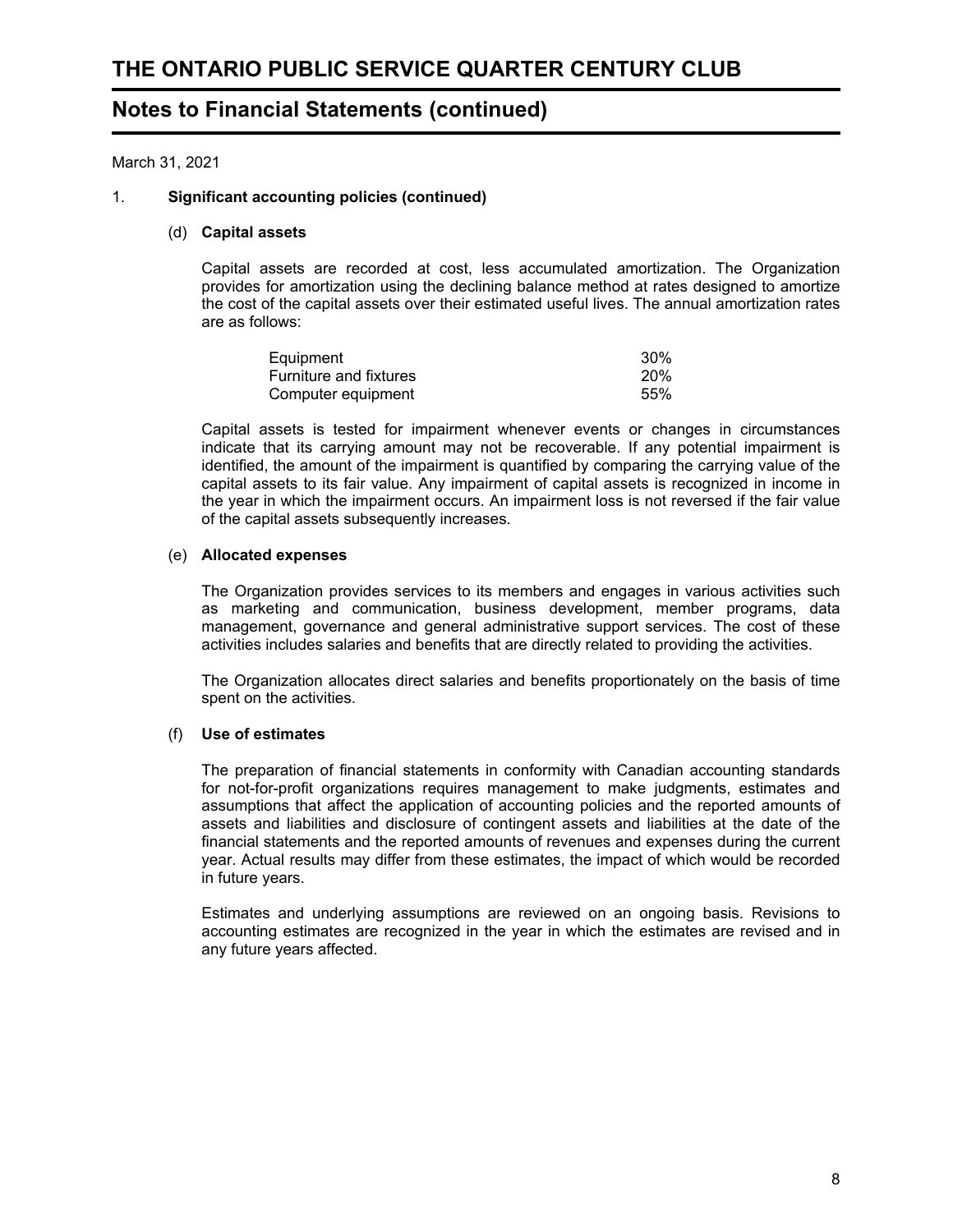March 31, 2021

## 2. **Financial instrument risk management**

Transactions in financial instruments may result in an entity assuming or transferring to another party one or more of the financial risks described below. The following disclosures provide information to assist users of the financial statements in assessing the extent of risk related to the Organization's financial instruments.

The financial instruments of the Organization and the nature of the risks to which it may be subject are as follows:

|                              |        |           | <b>Risks</b> |                           |  |
|------------------------------|--------|-----------|--------------|---------------------------|--|
|                              |        |           |              | Market risk               |  |
| <b>Financial instrument</b>  | Credit | Liquidity | Currency     | Interest rate Other price |  |
|                              |        |           |              |                           |  |
| Cash                         | х      |           |              |                           |  |
| Accounts receivable          | х      |           |              |                           |  |
| Investments                  | x      |           |              | X                         |  |
| Accounts payable and accrued |        |           |              |                           |  |
| liabilities                  |        | х         |              |                           |  |
| Loan payable                 |        | х         |              | х                         |  |

## (a) **Credit risk**

Credit risk is the risk that one party to a transaction will fail to discharge an obligation and cause the other party to incur a financial loss. The maximum exposure of the Organization to credit risk is as follows:

|                     | 2021      | 2020      |
|---------------------|-----------|-----------|
| Cash                | 308,685   | 101,242   |
| Accounts receivable | 29,925    | 105,424   |
| Investments         | 1,818,722 | 1,630,725 |
|                     |           |           |
|                     | 2,157,332 | 1,837,391 |

The Organization reduces its exposure to the credit risk of cash by ensuring that these assets are held at major financial institutions.

The Organization mitigates credit risk in respect of accounts receivable by closely monitoring its accounts. Accounts receivable is presented net of allowance for doubtful accounts in the amount of \$NIL (\$NIL - 2020).

Concentrations of credit risk with respect to investments are mitigated by ensuring that these assets are invested in financial obligations of governments, major financial institutions and other credit-worthy parties.

## (b) **Liquidity risk**

Liquidity risk is the risk that the Organization cannot repay its obligations when they become due to its creditors. The Organization meets its liquidity requirements by preparing and monitoring detailed forecasts of cash flows from operations, anticipating investing and financing activities, holding assets that can be readily converted into cash.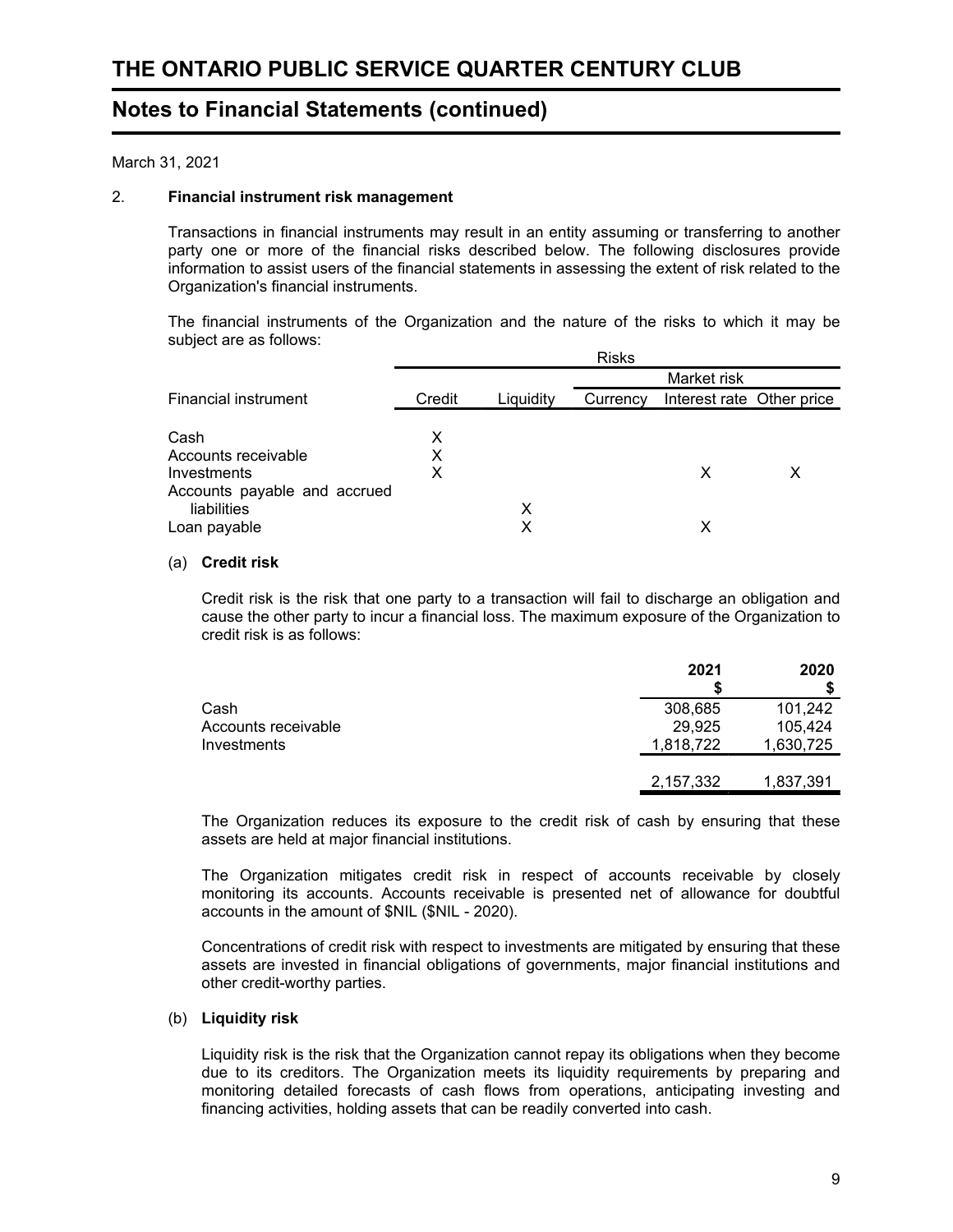March 31, 2021

## 2. **Financial instrument risk management (continued)**

#### (c) **Market risk**

Market risk is the risk that the fair value or future cash flows of a financial instrument will fluctuate because of changes in market prices. Market risk comprises three types of risk: currency risk, interest rate risk and other price risk. The Organization is not exposed to currency risk.

## (d) **Interest rate risk**

Interest rate risk refers to the risk that the fair value of financial instruments or future cash flows associated with the instruments will fluctuate due to changes in market interest rates.

The Organization manages the interest rate risk exposure of its investments in guaranteed investment certificates and fixed income investments by having a portfolio with varying terms to maturity. This structure of maturities helps to enhance the average portfolio yield while reducing the sensitivity of the portfolio to the impact of interest rate fluctuations.

## (e) **Other price risk**

Other price risk refers to the risk that the fair value of financial instruments or future cash flows associated with the instruments will fluctuate because of changes in market prices, other than those arising from currency risk or interest rate risk, whether those changes are caused by factors specific to the individual instrument or its issuer or factors affecting all similar instruments traded in the market.

The Organization manages the other price risk of investments by ensuring that these assets are invested in managed funds of: major financial institutions that have been accorded investment grade ratings by a primary rating agency; and/or other credit-worthy parties. A review is performed periodically to evaluate changes in the status and to compare returns to various benchmarks.

## (f) **Changes in risk**

The Organization's liquidity and interest rate risk exposure increased from that of the prior year due to the loan payable. The increased risk exposure is not considered significant due to the terms and conditions of the loan payable.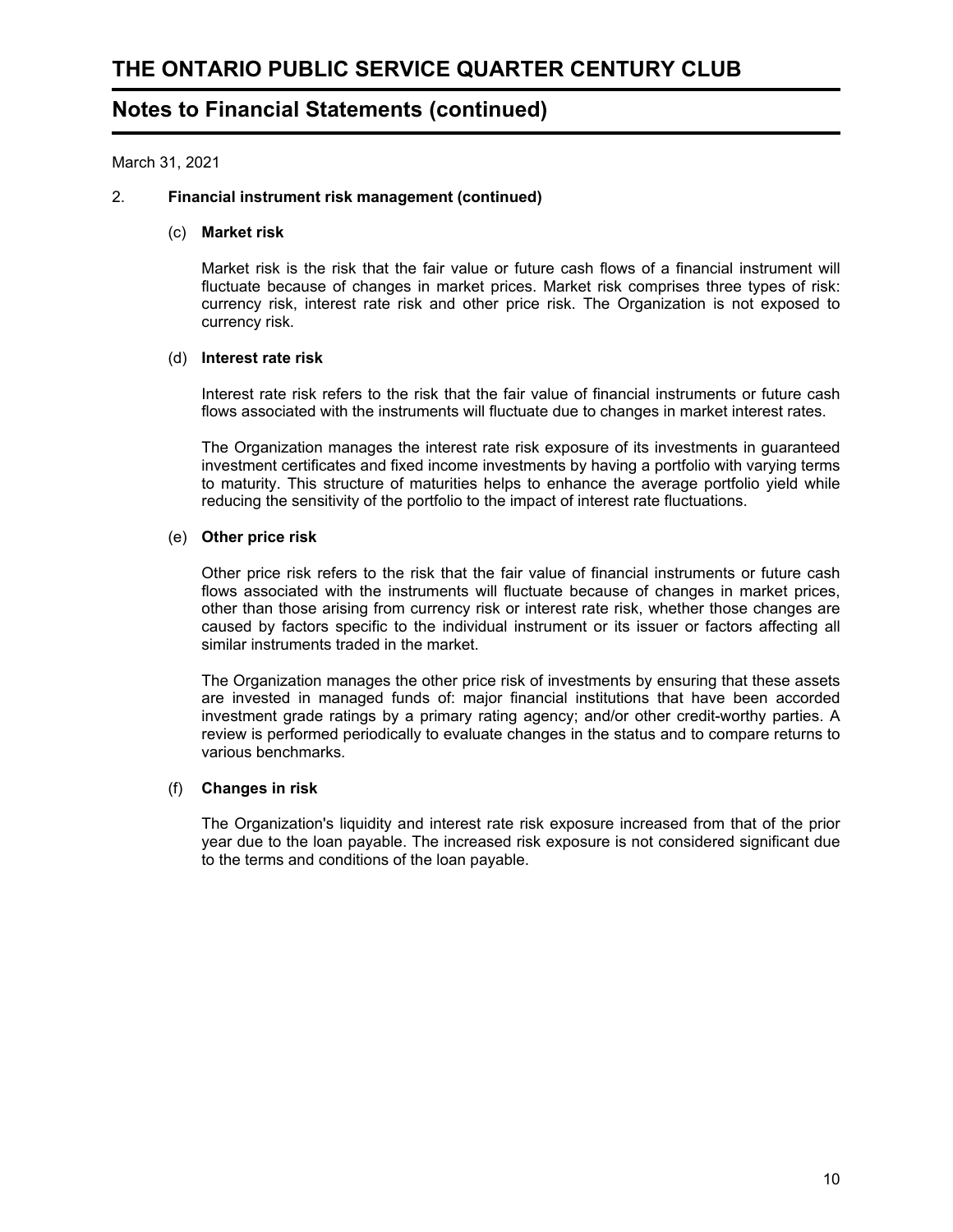March 31, 2021

## 3. **Investments**

Details of the investments are as follows:

|                                                 | 2021<br><b>Fair Value</b> | 2020<br><b>Fair Value</b> |
|-------------------------------------------------|---------------------------|---------------------------|
| Cash                                            | 108,000                   | 120.904                   |
| <b>Government Bonds:</b>                        |                           |                           |
| Maturing between December 1, 2022 - Dec 1, 2051 |                           |                           |
| Interest rates between $0.50\%$ - $3.50\%$      | 527.438                   | 580.772                   |
| Corporate bonds:                                |                           |                           |
| Maturing between Jul 1, 2023 - Feb 28, 2050     |                           |                           |
| Interest rates between $1.41\%$ - $3.69\%$      | 280,768                   | 266,500                   |
| Canadian equities                               | 483,256                   | 306,751                   |
| Foreign equities                                | 419,280                   | 355.798                   |
|                                                 |                           |                           |
|                                                 | 1,818,742                 | 1.630.725                 |

The original cost of investments as of March 31, 2021 is \$1,428,216 (\$1,394,411 - 2020).

## 4. **Capital assets**

Details of capital assets are as follows:

|                               |            |                                         | 2021             |
|-------------------------------|------------|-----------------------------------------|------------------|
|                               | Cost<br>\$ | <b>Accumulated</b><br>Amortization<br>5 | <b>Net</b><br>\$ |
| Equipment                     | 15,030     | 13,792                                  | 1,238            |
| <b>Furniture and fixtures</b> | 31,969     | 26,643                                  | 5,326            |
| Computer equipment            | 65,246     | 62,735                                  | 2,511            |
|                               | 112,245    | 103,170                                 | 9,075            |
|                               |            |                                         | 2020             |
|                               | Cost<br>\$ | <b>Accumulated</b><br>Amortization<br>S | <b>Net</b><br>\$ |
| Equipment                     | 15,030     | 13,262                                  | 1,768            |
| <b>Furniture and fixtures</b> | 31,969     | 25,311                                  | 6,658            |
| Computer equipment            | 63,625     | 59,666                                  | 3,959            |
|                               | 110,624    | 98,239                                  | 12,385           |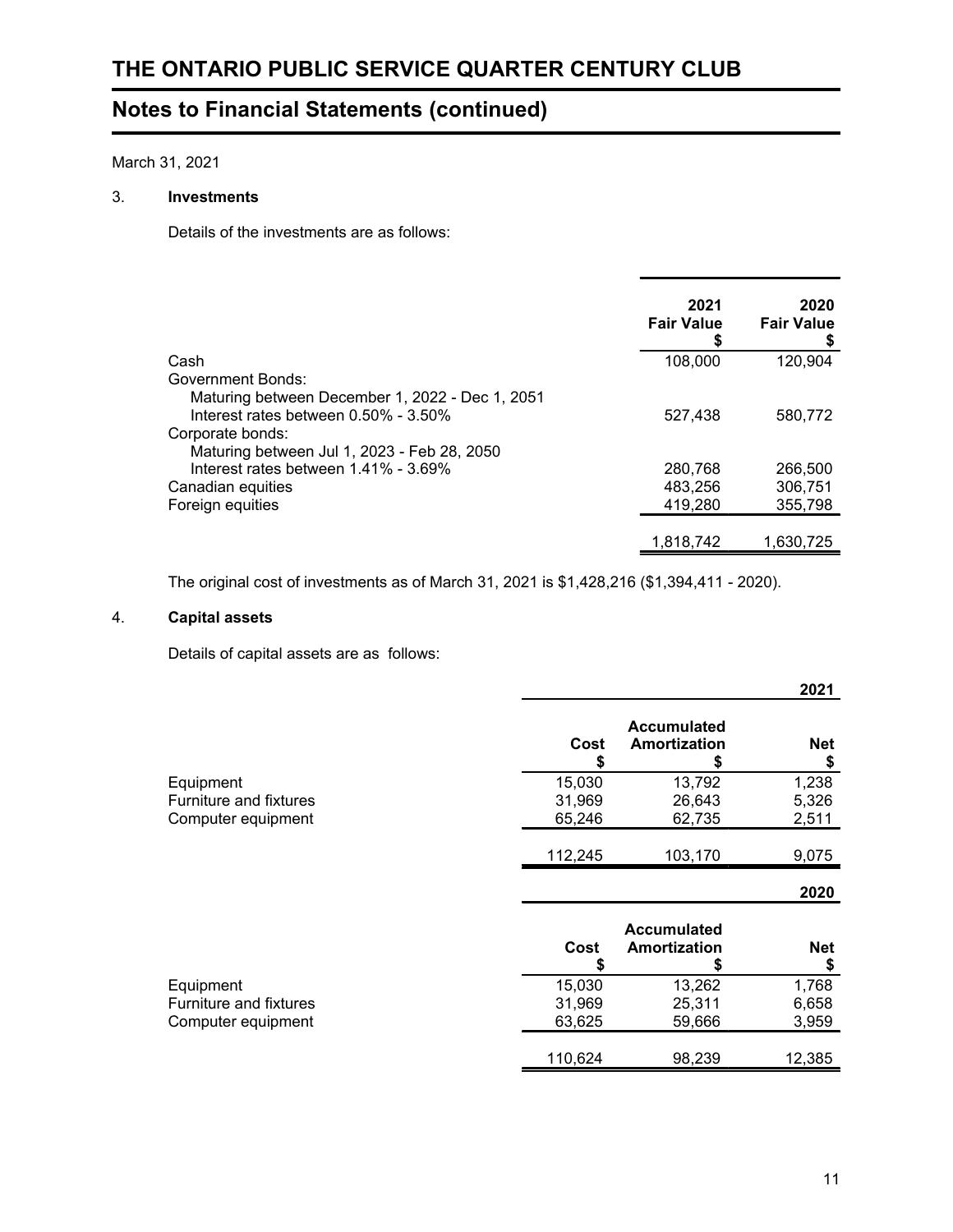March 31, 2021

## 5. **Deferred revenue**

The deferred revenue balance consists of the following:

|                                 | Balance,<br>beginning<br>of year | <b>Received</b> | Recognized | Balance,<br>end of year |
|---------------------------------|----------------------------------|-----------------|------------|-------------------------|
| Affinity revenue marketing fund |                                  | 126,542         | 56,190     | 70,352                  |
| Long service recognition        |                                  | 155,872         | 142,317    | 13,555                  |
|                                 |                                  | 282,414         | 198,507    | 83,907                  |

## 6. **Loan payable**

The Organization applied for and received \$40,000 through the Canada Emergency Business Account program. The loan was provided by the Government of Canada for the payment of nondeferrable expenses.

The loan is funded by an operating line of credit up until December 31, 2020 and on January 1, 2021 the balance in the amount of \$40,000 was converted into a term loan maturing on December 31, 2025.

During the initial term ending December 31, 2022, the Organization is not required to repay any portion of the loan and no interest shall accrue. If the Organization repays \$30,000 of the term loan by December 31, 2022, the remainder of the loan is eligible to be forgiven if certain terms and conditions are met.

During the extended term, the loan bears interest at 5% per annum payable monthly.

## 7. **Affinity revenue**

|                                    | 2021    | 2020    |
|------------------------------------|---------|---------|
|                                    |         |         |
| Insurance - Home and auto          | 403,046 | 382,389 |
| Insurance - Out of country medical | 152,273 | 257,470 |
| Marketing fund                     | 56,190  | 136,261 |
| <b>Hearing Life</b>                | 19,907  | 32,050  |
| Other                              | 13,097  | 12,913  |
|                                    |         |         |
|                                    | 644,513 | 821,083 |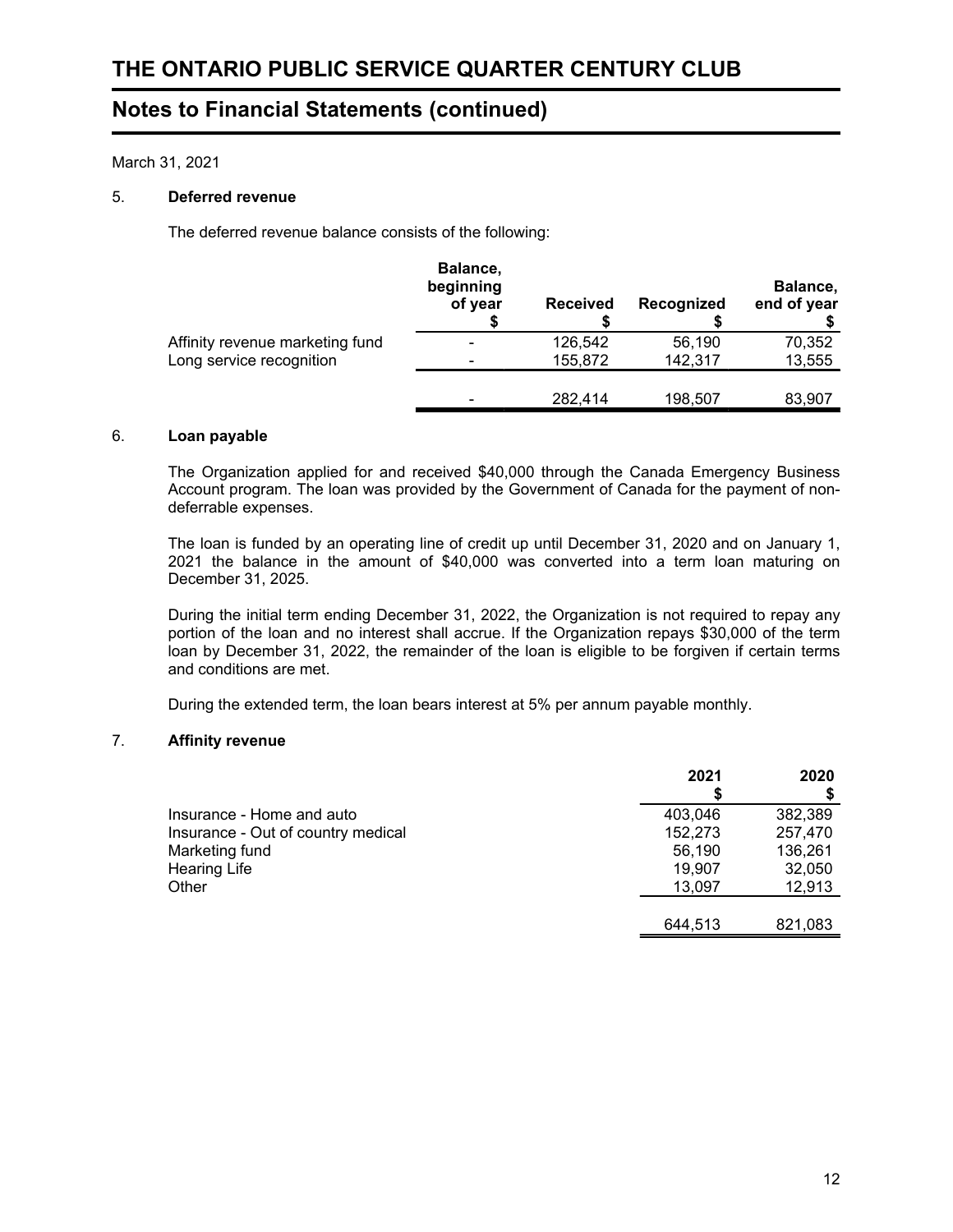March 31, 2021

## 8. **Government assistance**

During the year, as a result of the COVID-19 pandemic, the Organization received government assistance through the following programs:

| 2021    |
|---------|
| 112,552 |
| 12,893  |
| 17,409  |
|         |
| 142.854 |
|         |

These amounts are not subject to any specific future repayment terms or conditions; however, the Canadian Revenue Agency may require additional reporting in a future period to verify the Organization's eligibility and compliance with the terms and conditions.

Included in accounts receivable is \$12,743 from the Canadian Emergency Wage Subsidy program, and \$3,091 from the Canada Emergency Rent Subsidy program which was claimed and received subsequent to the year end.

#### 9. **Allocation of expenses**

 $10.$ 

The expenses reported in the Statement of Operations include allocation of salaries and benefits of \$643,455 (\$518,645 - 2020) as follows:

|                                       | 2021<br>S | 2020<br>\$ |
|---------------------------------------|-----------|------------|
| Office and administration             | 274,581   | 108,583    |
| IT and data management                | 51,127    | 97,440     |
| Marketing and communication           | 62,882    | 55,024     |
| Governance expenses                   | 94,092    | 96,610     |
| Member's programming                  | 110,425   | 103,868    |
| <b>Business development</b>           | 50,348    | 57,120     |
|                                       |           |            |
|                                       | 643,455   | 518,645    |
| Investment income                     |           |            |
|                                       | 2021      | 2020       |
|                                       | S         | \$         |
| Interest                              | 12,738    | 13,916     |
| <b>Dividends</b>                      | 2,831     | 3,257      |
| Realized gains on sale of investments | 68,635    | 2,526      |
|                                       |           |            |
|                                       | 84.204    | 19,699     |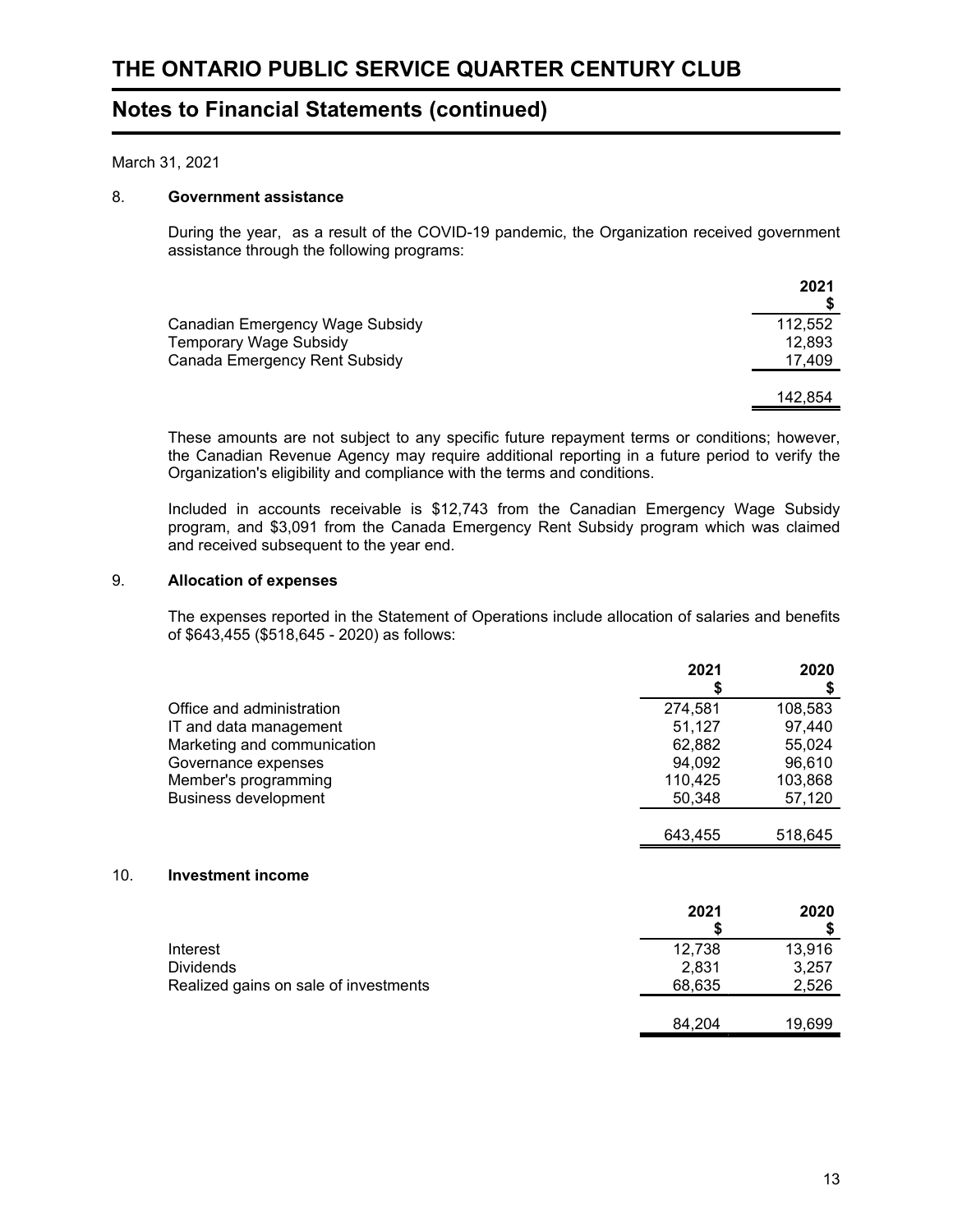March 31, 2021

## 11. **Other revenue**

|                    | 2021   | 2020  |
|--------------------|--------|-------|
| Sponsorships       | 17,500 | 4,900 |
| Employment subsidy | 8,580  | 315   |
| Miscellaneous      | 581    | 3,992 |
|                    |        |       |
|                    | 26,661 | 9,207 |

## 12. **Lease commitment**

The Organization has entered into a lease for office premises which expires on February 28, 2023. The annual minimum lease payments are as follows:

|      | w      |
|------|--------|
| 2022 | 29,740 |
| 2023 | 27,624 |
|      |        |
|      | 57,364 |

In addition to the minimum lease payments, the Organization is obligated to pay operating costs for its office space. The operating costs were approximately \$51,400 (\$50,420 - 2020).

## 13. **Impact of the Global Pandemic**

The global pandemic of the virus known as COVID-19 led the Canadian Federal government, as well as provincial and local governments, to impose measures, such as restricting foreign travel, mandating self-isolations and physical distancing and closing non-essential businesses. These measures have temporarily reduced certain operations of the Organization.

The Organization offers travel insurance to its members through an affiliation with Johnson Insurance, and as a result of the ban on national and international travel the affinity revenue was impacted. The Organization is continuing to serve members with all staff working remotely.

To aid with cash flows, the Organization applied for the Canada Emergency Business Account Program ("CEBA") as described in note 6. The Organization was also approved for the Canada Emergency Wage Subsidy program, Temporary Wage Subsidy program and the Canada Emergency Rent Subsidy program as described in note 8.

Because of the high level of uncertainty related to the outcome of this pandemic, it is difficult to reliably estimate the financial effect on the Organization at this time. As such, no adjustments have been made in the financial statements as a result of this event.

## 14. **Comparative figures**

Certain comparative figures in the Statement of Operations have been reclassified to conform to the presentation used in the current year. The changes do not affect prior year net assets.